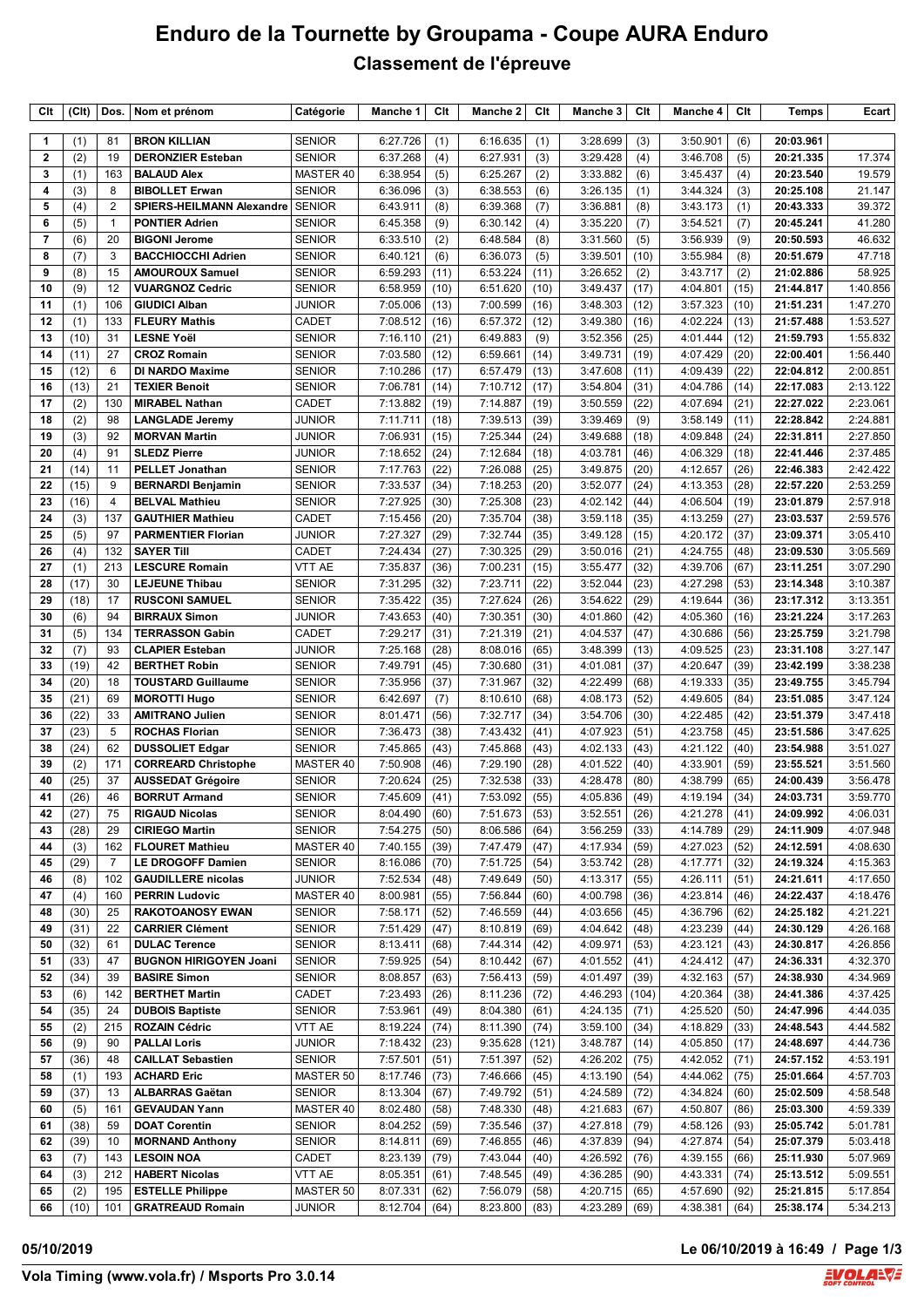## **Enduro de la Tournette by Groupama - Coupe AURA Enduro Classement de l'épreuve**

| Clt        | (CIt)        | Dos.       | Nom et prénom                                      | Catégorie                      | Manche 1                     | Clt            | Manche 2                   | Clt            | Manche 3                             | Clt           | Manche 4             | Clt            | Temps                  | Ecart                  |
|------------|--------------|------------|----------------------------------------------------|--------------------------------|------------------------------|----------------|----------------------------|----------------|--------------------------------------|---------------|----------------------|----------------|------------------------|------------------------|
| 67         | (40)         | 14         | <b>DOUCET Michael</b>                              | <b>SENIOR</b>                  | 9:57.452                     | (124)          | 7:34.988                   | (36)           | 3:52.684                             | (27)          | 4:15.071             | (30)           | 25:40.195              | 5:36.234               |
| 68         | (6)          | 175        | <b>GAUDILLERE</b> nicolas                          | MASTER 40                      | 8:16.608                     | (71)           | 8:05.573                   | (62)           | 4:20.156                             | (63)          | 4:59.176             | (94)           | 25:41.513              | 5:37.552               |
| 69         | (1)          | 117        | <b>MURIGNEUX Axelle</b>                            | <b>FEMININE</b>                | 8:19.700                     | (75)           | 8:11.277                   | (73)           | 4:20.110                             | (62)          | 4:52.073             | (87)           | 25:43.160              | 5:39.199               |
| 70         | (8)          | 145        | <b>PALFRAY Noah</b>                                | <b>CADET</b>                   | 8:22.672                     | (78)           | 8:20.642                   | (82)           | 4:25.117                             | (73)          | 4:35.831             | (61)           | 25:44.262              | 5:40.301               |
| 71         | (7)          | 181        | <b>DUVAL Joel</b>                                  | MASTER 40                      | 8:17.038                     | (72)           | 8:14.514                   | (78)           | 4:20.430                             | (64)          | 5:04.952             | (99)           | 25:56.934              | 5:52.973               |
| 72         | (8)          | 179        | <b>PAULY JOSEPH</b>                                | MASTER 40                      | 8:41.265                     | (89)           | 7:55.249                   | (57)           | 4:18.197                             | (60)          | 5:07.069             | (101)          | 26:01.780              | 5:57.819               |
| 73         | (9)          | 167        | <b>GAUTHIER Nicolas</b>                            | MASTER 40                      | 8:45.098                     | (92)           | 8:14.627                   | (79)           | 4:13.939                             | (57)          | 4:49.283             | (83)           | 26:02.947              | 5:58.986               |
| 74         | (10)         | 170        | <b>GAUTHIER Franck</b>                             | MASTER 40                      | 8:21.263                     | (77)           | 8:13.026                   | (77)           | 4:41.649                             | (99)          | 4:47.336             | (81)           | 26:03.274              | 5:59.313               |
| 75         | (9)          | 138        | <b>RAMELLA Noe</b>                                 | <b>CADET</b>                   | 8:39.046                     | (87)           | 8:31.289                   | (89)           | 4:25.923                             | (74)          | 4:28.251             | (55)           | 26:04.509              | 6:00.548               |
| 76         | (41)         | 52         | <b>COLOMAS Thomas</b>                              | <b>SENIOR</b>                  | 8:38.187                     | (86)           | 8:09.156                   | (66)           | 4:36.183                             | (89)          | 4:41.721<br>4:44.694 | (70)           | 26:05.247              | 6:01.286               |
| 77<br>78   | (42)<br>(43) | 56<br>32   | <b>COURGEON Vincent</b><br><b>SARRET Yann</b>      | <b>SENIOR</b><br><b>SENIOR</b> | 8:54.421<br>8:46.654         | (97)<br>(93)   | 8:12.965<br>8:40.131       | (76)<br>(94)   | 4:28.996<br>4:13.446                 | (82)<br>(56)  | 4:41.634             | (76)<br>(69)   | 26:21.076<br>26:21.865 | 6:17.115<br>6:17.904   |
| 79         | (44)         | 28         | <b>PAIRE Florian</b>                               | <b>SENIOR</b>                  | 8:20.768                     | (76)           | 8:18.549                   | (81)           | 4:55.711                             | (114)         | 4:49.059             | (82)           | 26:24.087              | 6:20.126               |
| 80         | (45)         | 26         | <b>MASURIER Vivien</b>                             | <b>SENIOR</b>                  | 8:33.356                     | (82)           | 8:38.359                   | (93)           | 4:37.105                             | (91)          | 4:41.316             | (68)           | 26:30.136              | 6:26.175               |
| 81         | (2)          | 122        | <b>MERCIER Laure</b>                               | <b>FEMININE</b>                | 8:51.885                     | (95)           | 8:11.124                   | (71)           | 4:18.366                             | (61)          | 5:10.816             | (106)          | 26:32.191              | 6:28.230               |
| 82         | (4)          | 211        | <b>THOMAS Léo</b>                                  | VTT AE                         | 9:10.217                     | (110)          | 9:01.353                   | (106)          | 4:07.086                             | (50)          | 4:17.393             | (31)           | 26:36.049              | 6:32.088               |
| 83         | (11)         | 168        | <b>GUILLET-CAILLAU Philippe</b>                    | MASTER 40                      | 8:52.780                     | (96)           | 8:28.111                   | (88)           | 4:15.902                             | (58)          | 4:59.297             | (95)           | 26:36.090              | 6:32.129               |
| 84         | (46)         | 41         | <b>BEGUE FABIEN</b>                                | <b>SENIOR</b>                  | 8:33.669                     | (83)           | 8:25.818                   | (84)           | 4:40.981                             | (97)          | 4:56.023             | (90)           | 26:36.491              | 6:32.530               |
| 85         | (10)         | 135        | <b>DAINCHE Théo</b>                                | <b>CADET</b>                   | 9:03.322                     | (101)          | 8:26.781                   | (86)           | 4:33.147                             | (86)          | 4:38.269             | (63)           | 26:41.519              | 6:37.558               |
| 86         | (47)         | 54         | <b>COUQUE Grégory</b>                              | <b>SENIOR</b>                  | 9:06.744                     | (106)          | 8:12.327                   | (75)           | 4:37.588                             | (92)          | 4:45.783             | (78)           | 26:42.442              | 6:38.481               |
| 87         | (3)          | 120        | <b>LESOIN Flora</b>                                | <b>FEMININE</b>                | 8:30.895                     | (81)           | 8:27.162                   | (87)           | 4:32.631                             | (85)          | 5:12.497             | (108)          | 26:43.185              | 6:39.224               |
| 88<br>89   | (11)<br>(3)  | 103<br>194 | <b>VAUCHE VALENTIN</b><br><b>LACROIX BRICE</b>     | <b>JUNIOR</b><br>MASTER 50     | 8:36.520<br>8:13.100         | (85)<br>(66)   | 9:00.507<br>8:05.808       | (104)<br>(63)  | 4:33.946<br>5:06.022                 | (87)<br>(120) | 4:33.516<br>5:24.157 | (58)<br>(117)  | 26:44.489<br>26:49.087 | 6:40.528<br>6:45.126   |
| 90         | (4)          | 118        | <b>CLAVEL Vicky</b>                                | <b>FEMININE</b>                | 8:41.962                     | (90)           | 8:36.411                   | (90)           | 4:36.172                             | (88)          | 5:02.609             | (98)           | 26:57.154              | 6:53.193               |
| 91         | (48)         | 74         | <b>PETIT Sylvain</b>                               | <b>SENIOR</b>                  | 9:06.795                     | (107)          | 8:40.852                   | (95)           | 4:32.599                             | (84)          | 4:44.915             | (77)           | 27:05.161              | 7:01.200               |
| 92         | (49)         | 43         | <b>BIJASSON Mathieu</b>                            | <b>SENIOR</b>                  | 8:27.339                     | (80)           | 8:46.524                   | (98)           | 4:45.202                             | (101)         | 5:07.129             | (102)          | 27:06.194              | 7:02.233               |
| 93         | (50)         | 71         | <b>NICON Jeremy</b>                                | <b>SENIOR</b>                  | 9:01.123                     | (100)          | 8:36.526                   | (91)           | 5:05.269                             | (118)         | 4:25.393             | (49)           | 27:08.311              | 7:04.350               |
| 94         | (51)         | 80         | <b>MORETTI ROBIN</b>                               | <b>SENIOR</b>                  | 9:05.588                     | (103)          | 8:56.542                   | (103)          | 4:20.740                             | (66)          | 4:46.105             | (79)           | 27:08.975              | 7:05.014               |
| 95         | (52)         | 57         | <b>CUVEX COMBAZ Mathias</b>                        | <b>SENIOR</b>                  | 8:58.837                     | (99)           | 8:18.094                   | (80)           | 4:27.205                             | (77)          | 5:24.858             | (118)          | 27:08.994              | 7:05.033               |
| 96         | (12)         | 96         | <b>CALIMODIO Valentin</b>                          | <b>JUNIOR</b>                  | 9:06.727                     | (105)          | 8:50.663                   | (99)           | 4:37.699                             | (93)          | 4:42.325             | (72)           | 27:17.414              | 7:13.453               |
| 97         | (53)         | 34         | <b>LEVAIN Alexandre</b>                            | <b>SENIOR</b>                  | 9:20.987                     | (113)          | 8:10.977                   | (70)           | 4:23.987                             | (70)          | 5:22.814             | (114)          | 27:18.765              | 7:14.804               |
| 98         | (4)          | 197        | <b>ASHFORD Nick</b>                                | MASTER 50                      | 8:44.087                     | (91)           | 8:26.727                   | (85)           | 4:46.135                             | (103)         | 5:24.002             | (115)          | 27:20.951              | 7:16.990               |
| 99         | (54)         | 67         | <b>JONES Samuel</b>                                | <b>SENIOR</b>                  | 9:06.624                     | (104)          | 8:38.139                   | (92)           | 4:48.945                             | (105)         | 5:07.484             | (103)          | 27:41.192              | 7:37.231               |
| 100<br>101 | (11)<br>(55) | 136<br>65  | <b>BOUEDEC Samuel</b><br><b>GANDEBEUF Fabien</b>   | <b>CADET</b><br><b>SENIOR</b>  | 9:04.275<br>9:26.168         | (102)<br>(116) | 9:09.181<br>8:52.258       | (109)<br>(101) | 4:31.498<br>4:45.912                 | (83)<br>(102) | 5:02.025<br>4:49.961 | (97)<br>(85)   | 27:46.979<br>27:54.299 | 7:43.018<br>7:50.338   |
| 102        | (13)         | 99         | <b>DE BONO Robin</b>                               | <b>JUNIOR</b>                  | 8:55.524                     | (98)           | 9:04.804                   | (107)          | 4:48.999                             | (106)         | 5:05.857             | (100)          | 27:55.184              | 7:51.223               |
| 103        | (5)          | 124        | <b>SALARIS CAMILLE</b>                             | <b>FEMININE</b>                | 9:27.401                     | (117)          | 8:41.905                   | (96)           | 5:04.562                             | (117)         | 4:42.489             | (73)           | 27:56.357              | 7:52.396               |
| 104        | (5)          | 191        | <b>PLOUVIER FRANCK</b>                             | MASTER 50                      | 9:17.349                     | (111)          | 9:21.006                   | (115)          | 4:39.354                             | (96)          | 4:55.839             | (89)           | 28:13.548              | 8:09.587               |
| 105        | (5)          | 210        | <b>ALQUIER Christophe</b>                          | VTT AE                         | 9:09.555                     | (108)          | 9:13.579                   | (111)          | 4:53.710                             | (111)         | 5:12.886             | (109)          | 28:29.730              | 8:25.769               |
| 106        | (56)         | 53         | <b>CORNET Guillaume</b>                            | <b>SENIOR</b>                  | 8:40.054                     | (88)           | 10:49.074                  | (134)          | 4:28.847                             | (81)          | 4:46.759             | (80)           | 28:44.734              | 8:40.773               |
| 107        | (57)         | 40         | <b>BAZIN Sebastien</b>                             | <b>SENIOR</b>                  | 8:48.468                     | (94)           | 9:33.933                   | (120)          | 4:44.370                             | (100)         | 5:42.710             | (126)          | 28:49.481              | 8:45.520               |
| 108        | (58)         | 35         | <b>VERNAZ Thomas</b>                               | <b>SENIOR</b>                  | $9:36.419$ (119)             |                | 8:51.206                   | (100)          | $5:00.063$ (115)                     |               | $5:22.596$ (113)     |                | 28:50.284              | 8:46.323               |
| 109        | (6)          | 121        | <b>KEMP Olivia</b>                                 | <b>FEMININE</b>                | 10:00.085                    | (125)          | 9:12.594                   | (110)          | 4:41.398                             | (98)          | 5:00.312             | (96)           | 28:54.389              | 8:50.428               |
| 110        | (59)         | 73         | <b>PERSONNAT Pierre</b>                            | <b>SENIOR</b>                  | $9:41.593$ (121)             |                | 9:07.243                   | (108)          | $4:51.307$ (110)                     |               | 5:15.779             | (111)          | 28:55.922              | 8:51.961               |
| 111<br>112 | (60)<br>(12) | 45<br>182  | <b>BILLET Quentin</b><br><b>GIBELLO BRET Luc</b>   | <b>SENIOR</b><br>MASTER 40     | 9:23.364<br>9:10.064         | (114)<br>(109) | 8:44.065<br>9:00.901       | (97)<br>(105)  | 4:27.342<br>$5:15.415$ (126)         | (78)          | 6:28.282<br>5:38.743 | (140)<br>(124) | 29:03.053<br>29:05.123 | 8:59.092<br>9:01.162   |
| 113        | (14)         | 104        | <b>COVAREL Alexandre</b>                           | <b>JUNIOR</b>                  | 9:24.454                     | (115)          | $9:27.205$ (116)           |                | $4:54.686$ (113)                     |               | 5:24.130             | (116)          | 29:10.475              | 9:06.514               |
| 114        | (13)         | 174        | <b>PICOD Vincent</b>                               | MASTER 40                      | 8:33.722                     | (84)           | 10:24.238 (130)            |                | $5:11.337$ (122)                     |               | 5:11.866             | (107)          | 29:21.163              | 9:17.202               |
| 115        | (61)         | 78         | <b>THERR Nicolas</b>                               | <b>SENIOR</b>                  | $9:38.345$ (120)             |                | $9:28.759$ (117)           |                | $5:05.590$ (119)                     |               | 5:13.822             | (110)          | 29:26.516              | 9:22.555               |
| 116        | (12)         | 139        | <b>PAGèS Jules</b>                                 | CADET                          | 10:02.746                    | (128)          | 9:31.174                   | (118)          | 4:51.237                             | (109)         | 5:08.646             | (105)          | 29:33.803              | 9:29.842               |
| 117        | (13)         | 146        | <b>REIGNIER Maxence</b>                            | CADET                          | 10:05.962 (130)              |                | 8:53.176                   | (102)          | $5:16.395$ (127)                     |               | 5:25.689             | (119)          | 29:41.222              | 9:37.261               |
| 118        | (6)          | 196        | <b>WATKINS Ash</b>                                 | MASTER 50                      | 10:11.448 (134)              |                | 9:44.797                   | (123)          | $4:50.575$ (108)                     |               | 5:17.303             | (112)          | 30:04.123              | 10:00.162              |
| 119        | (62)         | 38         | <b>BACHELET Damien</b>                             | <b>SENIOR</b>                  | $9:43.194$ (122)             |                | 10:24.824 (131)            |                | $5:00.440$ (116)                     |               | 4:57.584             | (91)           | 30:06.042              | 10:02.081              |
| 120        | (63)         | 63         | <b>GAILLARD Julien</b>                             | <b>SENIOR</b>                  | $9:32.790$ (118)             |                | 9:39.898                   | (122)          | $5:08.146$ (121)                     |               | 5:46.752             | (127)          | 30:07.586              | 10:03.625              |
| 121<br>122 | (14)<br>(64) | 177<br>68  | <b>CUTTAZ Francois</b><br><b>MARTIN Jose maria</b> | MASTER 40<br><b>SENIOR</b>     | 10:04.598 (129)<br>10:15.291 | (136)          | 9:32.741(119)<br>10:45.094 | (133)          | $4:53.742$ (112)<br>$5:13.328$ (125) |               | 5:38.123<br>4:12.355 | (123)<br>(25)  | 30:09.204<br>30:26.068 | 10:05.243<br>10:22.107 |
| 123        | (7)          | 190        | <b>LEFEBVRE Didier</b>                             | MASTER 50                      | 10:34.886 (139)              |                | 9:20.005                   | (114)          | $4:50.544$ (107)                     |               | 6:01.029             | (136)          | 30:46.464              | 10:42.503              |
| 124        | (65)         | 66         | <b>GAVILA Camille</b>                              | <b>SENIOR</b>                  | 10:16.041                    | (137)          | 9:55.208                   | (126)          | $5:12.800$ (124)                     |               | 5:39.118             | (125)          | 31:03.167              | 10:59.206              |
| 125        | (8)          | 192        | <b>BELVAL Stéphane</b>                             | MASTER 50                      | 10:06.203 (131)              |                | 9:18.501                   | (113)          | $6:03.696$ (138)                     |               | 5:36.009             | (122)          | 31:04.409              | 11:00.448              |
| 126        | (15)         | 178        | <b>SANCHEZ Jean camille</b>                        | MASTER 40                      | 11:20.189 (145)              |                | 9:17.786                   | (112)          | 4:37.988                             | (95)          | 6:07.731             | (138)          | 31:23.694              | 11:19.733              |
| 127        | (9)          | 199        | DE BONO Andrea                                     | MASTER 50                      | 10:08.368 (132)              |                | 10:24.976                  | (132)          | 5:28.967                             | (134)         | 5:52.075             | (129)          | 31:54.386              | 11:50.425              |
| 128        | (10)         | 198        | <b>CATCHPOOL William</b>                           | MASTER 50                      | 10:13.936 (135)              |                | 9:51.393                   | (124)          | 5:28.305                             | (133)         | 6:29.353             | (141)          | 32:02.987              | 11:59.026              |
| 129        | (66)         | 60         | <b>DOLTON Michael guy</b>                          | <b>SENIOR</b>                  | 10:00.566 (126)              |                | 10:02.217                  | (127)          | $6:33.655$ (140)                     |               | 6:00.844             | (135)          | 32:37.282              | 12:33.321              |
| 130        | (14)         | 140        | <b>LEMOINE Mathis</b>                              | CADET                          | 10:49.130                    | (141)          | 10:12.786                  | (129)          | 6:02.061                             | (137)         | 6:02.309             | (137)          | 33:06.286              | 13:02.325              |
| 131        | (67)         | 79         | <b>CHAMBON Armand</b>                              | <b>SENIOR</b>                  | 9:45.633                     | (123)          | 9:54.410                   | (125)          | 7:20.663 (146)                       |               | 6:09.983             | (139)          | 33:10.689              | 13:06.728              |
| 132        | (15)         | 147        | <b>ROCH Timothée</b>                               | CADET                          | 10:36.406 (140)              |                | 11:01.575                  | (136)          | $5:37.613$ (135)                     |               | 5:59.629             | (134)          | 33:15.223              | 13:11.262              |
| 133        | (15)         | 107        | <b>RODRIGUEZ Dylan</b>                             | <b>JUNIOR</b>                  | $11:16.404$ (143)            |                | 11:15.783                  | (138)          | $5:21.327$ (131)                     |               | 5:26.715 (120)       |                | 33:20.229              | 13:16.268              |

**05/10/2019 Le 06/10/2019 à 16:49 / Page 2/3**